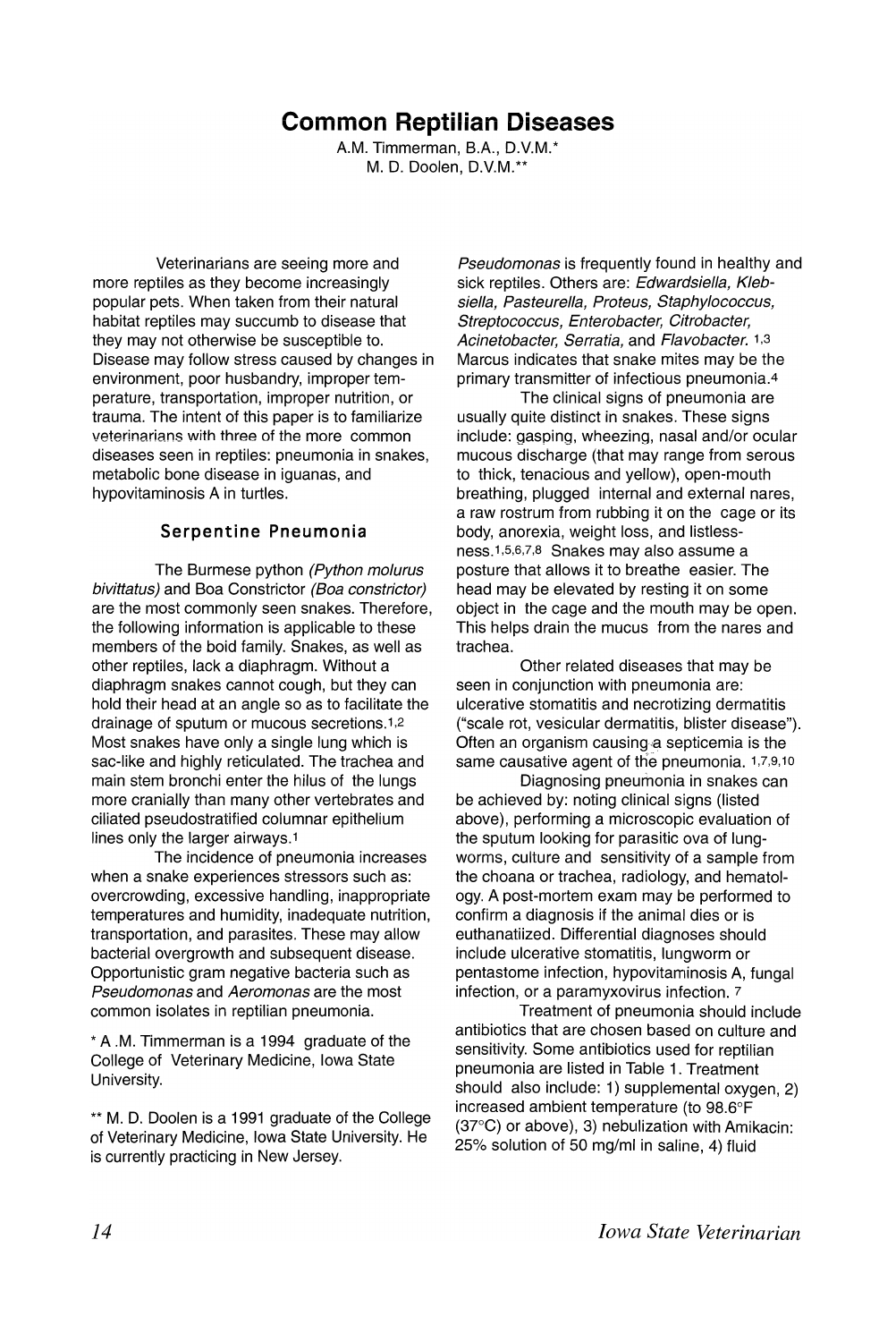therapy 50 mg/kg of LRS, intracoelomic, 5) vitamin supplement InjacomR-100a (Vitamin A-100,000 I.U./ml, Vitamin D<sub>3</sub> - 10,000 I.U./ml, Vitamin  $E - 20$  I.U./ml), 0.2 cc/kg IM or SQ once weekly, 6) restricted handling, 7) diuretics - the use of diuretics is controversial. The amount of dehydration and concurrent use of aminoglycoside antibiotics should be taken into consideration. Frye believes it to be helpful in drying edematous membranes while Ross believes it exacerbates the nephro-, oto-, and neurotoxic effects of aminoglycosides and should never be used to treat pneumonia.1,13

An optimal environment for a boid consists of appropriate temperature, housing, water, humidity, photoperiod, and nutrition.14 Proper environment should include a cage that is large enough for the expected growth of the snake. A seclusion box should be offered for privacy, a dish large enough to soak in, and clean substrate such as newspaper, butcher paper, astroturf or indoor/outdoor carpet that won't harbor bacteria and can be easily cleaned. The temperature should be maintained around 85°F (29.4°C) for boids. At night the temperature should be lowered to no less than 75°F to simulate diurnal temperatures. Other species of snakes may require higher or lower maintenance temperatures. Sources of heat may come from heating tapes, cables, heating pads, or heat lamps. It is best to maintain a temperature gradient in the cage so the snake can move to where it feels most comfortable. 14,15 Humidity should be maintained around 85%. A photoperiod of 9-16 hours/day will fairly closely resemble that of the winter-summer season which boids are subjected to in the wild. Leaving a light on all the time is stressful to snakes. Adequate nutrition can include small rodents and birds, frogs, and lizards.16 These supply the snake with the appropriate dietary vitamins and minerals. Also, proper cage cleaning can't be stressed enough. Cleaning will help keep the bacterial population down.

Reptilian pneumonia is a common occurrence and is observed most frequently when snakes have been transported and/or subjected to prolonged periods of sub-optimal temperatures. Antibiotics and intensive nursing care is needed as well as the correction of the snake's living environment. With appropriate care these snakes can live for many years.

# **Metabolic Bone Diseases in Iguanas**

The common green iguana (Iguana iguana) is also becoming a very popular pet. Metabolic bone disease (MBO) is by far the most prevalent problem in iguanas kept as pets. Other names used are fibrous osteodystrophy and nutritional secondary hyperparathyroidism. It may be seen in any iguana at any age but young growing animals are the most commonly affected. 17 The two factors which predispose iguanas to metabolic bone disease are improper calcium to phosphorus ratios in the diet and lack of Vitamin  $D_3$  due to inadequate UV exposure.18

Iguanas need calcium and vitamin  $D_3$ which they would normally obtain from plants and UV light (ie. sunlight). Ideally, a calcium to phosphorus ratio in the diet should be approximately 1.2:1. Frequently pet owners feed only one type of plant material. Often the phosphorus far outweighs calcium in the diet. For example, iceberg lettuce is very low in calcium and should not be fed or only fed in very small amounts. Some plants such as rhubarb leaves contain oxalic acid which binds calcium. Spinach and broccoli also concentrate oxalic acid to a small degree but are high in calcium. They should be fed in moderation. 19,20

Metabolic bone disease occurs as the calcium:phosphorus ratio becomes unbalanced in the body. As blood calcium decreases, the parathyroid gland releases parathormone (PTH) to conserve calcium concentration in the blood by causing resorption of calcium from bones. Over time the bones become demineralized and the cortical bone becomes thickened and spongy. Fibrous connective tissue is laid down to add stability. This gives the legs a thickened, muscular appearance. At this point bones are extremely prone to pathologic greenstick and folding fractures and these animals should be handled very carefully. 16,13

Clinical signs of metabolic bone disease vary in severity. Burgmann describes the progression of signs in the following way:

"Symptoms may range from mild signs of weakness, poor digestion, slow growth, problems with reproduction, to neurological signs such as tetany, tremors, and convulsions. Paralysis due to fractured vertebrae, skeletal deformities such as bowed or swollen legs, irregular fibrous swellings of the mandibles, soft jaws, loose teeth, fractures of the long bones,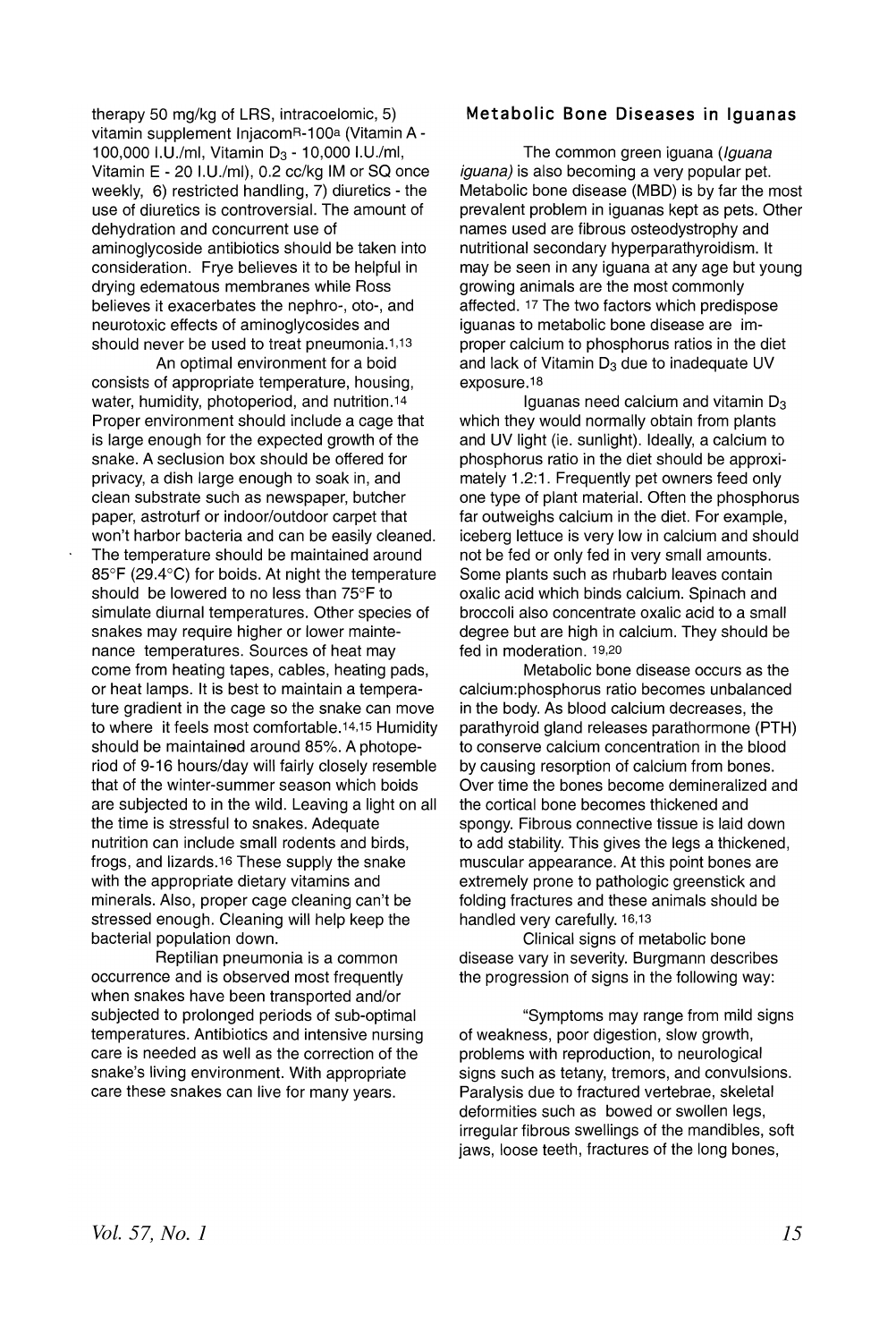and stunted growth are common in prolonged or severe calcium deficiency."1,21

The mandible and maxilla will become rubbery and deformed and will bend if gentle pressure is applied from both sides. The iguana may not even be able to move or get up because it can't support its own body weight.

Diagnosis of metabolic bone disease is by diet history, physical exam findings, serum calcium levels, and radiographs. Radiographs may show lack of bone density and pathologic fractures (ie. greenstick or non-unionfractures). Radiographs may not be diagnostic if the disease is in an early stage or if the radiographic technique is poor. 19,23 A more complete evaluation may include: cbc, phosphorus, AST(SGOT), alkaline phosphatase, uric acid, bile acid, albumen, glucose, and a fecal examination for intestinal parasites. <sup>21</sup>

Differential diagnoses for MBD includes rickets or renal-associated fibrous osteodystrophy. Rickets can be closely associated with the osteomalacia seen in MBD. An iguana with rickets may have a normal calcium level but is deficient in vitamin  $D_3$ . The cartilage in these animals will overgrow or hypertrophy and become hyperplastic thus leading to poor bone mineralization. Renal-associated 'fibrous osteodystrophy also looks similar to MBD clinically but the underlying pathophysiology is different in that the loss of calcium is caused by a diseased kidney. Because the kidney is damaged, phosphorus is retained and increases in the blood. This triggers the parathyroid gland to secrete more parathormone and cause calcium resorption. 16

One of the newer methods of treatment is calcitonin. Calcitonin is produced by the parafollicular cells of the thyroid gland in response to increased calcium or phosphorus levels in the blood. It acts to decrease the rate of bone resorption, pulls calcium and phosphate out of the blood, decreases osteoclastic activity, stimulates osteoblastic activity, and causes increased excretion of calcium in the urine.18 Calcitonin can be given at:

1.5 IU/kg, SQ, three times daily<sup>16</sup> or 50 IU/kg, 1M, weekly for two treatments.21,25 Before injecting calcitonin, it is important to ensure the iguana is normocalcemic, otherwise this treatment may cause a hypocalcemic tetany.22 According to Frye, concurrent diuresis with physiologic saline or Ringer's solution should be given at:

10 ml/kg, IV or intracoelomic, once daily to prevent a rebound hypercalcemia.16 Also of primary importance in the treatment of MBD is parenteral calcium gluconate: A 10% solution may be given intraperitoneally at 500 mg/kg.

This can be given weekly for two to six weeks. The injection may be given in the caudal abdomen, just in front of the femur about 1/3 the distance ventrally from the dorsal midline. The iguana is less likely to struggle when lying on its ventrum than if the injection is given into its ventral abdomen.21 ,26 An oral calcium and vitamin D supplement should be added to the food twice daily or until signs resolve:

Oral: .25 tablet/5 Ibs, Pet-CaiR b, crumbled and mixed with food. once daily. Or a small pinch of vitamin/mineral supplement can be given to juveniles once daily. Older iguanas (>2 1/2 yrs) should be given one full pinch per 2 Ibs two times a week or 1/8 teaspoon per 3-4 Ibs once a week.

Parenteral: 100 IU vitamin D<sub>3</sub>/kg, SQ, every 7 days.22,27

Additional therapy for metabolic bone disease consists of correcting the diet and educating the client about proper iguana maintenance. It is important to handle these iguanas very carefully during the recovery process. Fractures should be splinted if possible.

Iguanas are generally herbivorous and will thrive on many types of plants. In their natural habitat iguanas will eat "leaves, fruit and flowers of select trees, vines and bushes in short frequent feeding bursts concentrated from late morning to early afternoon."23 Table 2 shows the calcium to phosphorus ratio of some vegetables and fruits. Other foods high in calcium are: swiss chard, kale, beet greens, escarole, parsley, watercress, green beans, turnip greens, broccoli, tofu, figs and flowers such as roses, nasturtiums, carnations, hibiscus, rabbit pellets, leafy alfalfa hay, mustard greens, carrot tops, dandelion greens, and frozen mixed vegetables. 21,24 Treats such as crickets and mealworms can be given so long as it makes up only a small amount of the diet. A vitamin  $D_3$ and calcium supplement should be added to the food on a regular basis if MBD is present and during diet conversion when the young iguana is learning to eat a variety of vegetables. It is important to note here that oversupplementation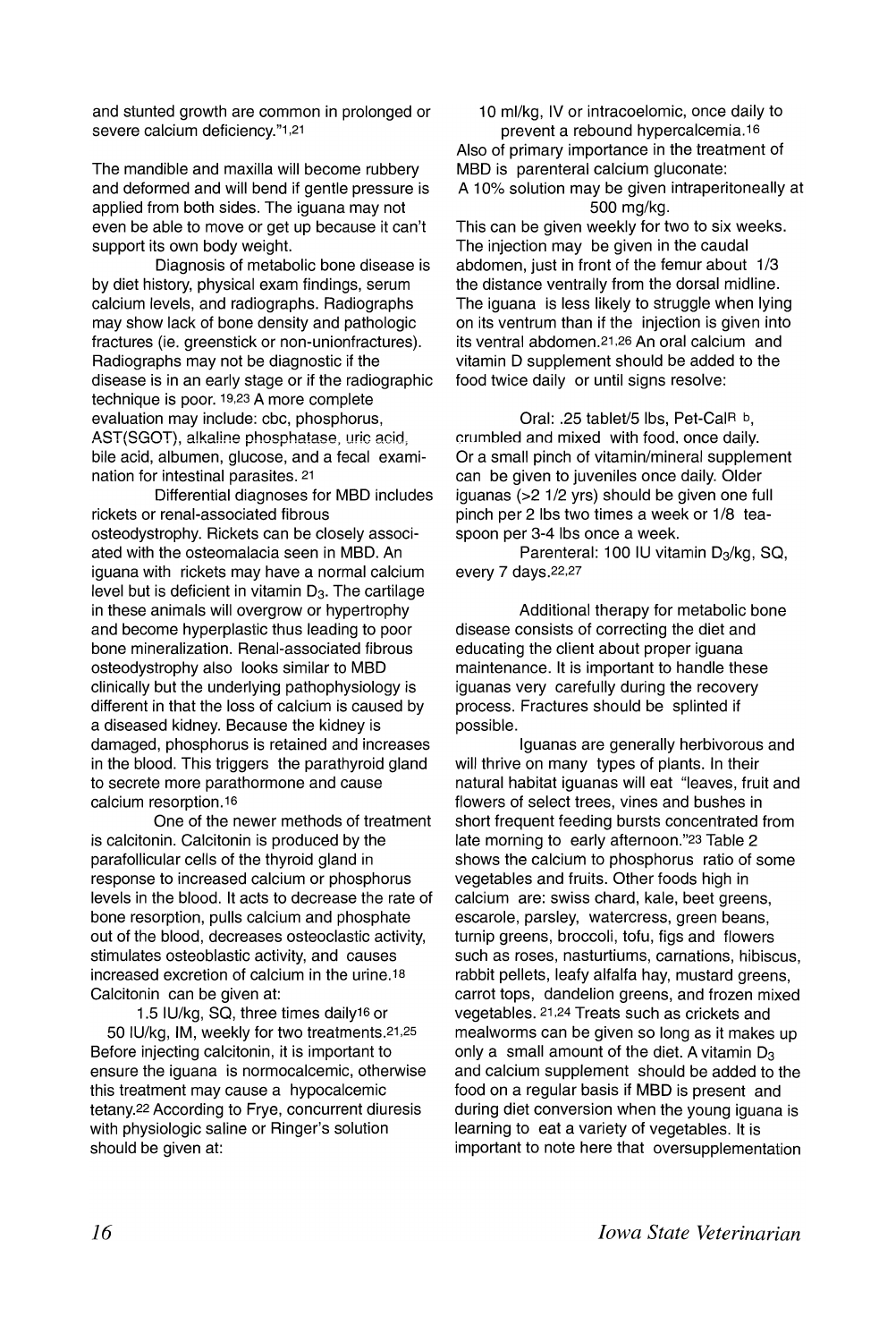can be just as devastating as the disease it was intended to prevent. Excess calcium in conjunction with vitamin  $D_3$  (or UV radiation) may lead to a nephrotic syndrome and excess urate formation and deposition. Excess calcium may also cause other mineral imbalances. Hypervitaminosis  $D_3$  will cause calcium resorption from bone and resulting calcification of soft tissues. <sup>21</sup>

Correct husbandry will help prevent disease. Iguanas, being arboreal, need a large enclosure with plenty of room to climb. Temperatures need to be kept no lower than 75°F (23.8°C) at night and around 90°F (32.2°C) during the day. A spot for basking should be available and should be between 95°F (35.0°C) and 100°F (37.7°C). A temperature gradient is needed in the cage so the iguana can go to where it feels most comfortable. Heat sources can consist of those mentioned for snakes but can also include using a space heater to keep the room between 75°F and 90°F or using 60- 100 watt incandescent light bulbs. Heat sources that are kept outside the cage are generally much safer.24

An ultraviolet light which emits radiation in the 290 to 320 nanometer wavelength is needed to catalyze the production of cholecalciferol (vitamin  $D_3$ ). The light should be kept two feet from the iguana. Make sure there is no glass or plastic between the animal and the UV light as it will filter out the needed wavelength of light. Because natural light is best, get the iguana outside if possible. A source of water should always be available. 22,24

Iguanas with metabolic bone disease should be rechecked every four to eight weeks. At these times they should be re-radiographed to check for healing fractures and have blood calcium levels reevaluated. Other tests which may be run might include phosphorus, cbc, and<br>uric acid levels. Because metabolic bone Because metabolic bone disease is preventable, client education can never be stressed enough. All clients should be aware of proper environmental conditions (space, temperature, water, climbing sources), nutrition (plants, fruits, vegetables, correctlybalanced vitamins and minerals), and how to detect symptoms of disease before it's too late.

# **Hypovitaminosis A in Box Turtles**

A third common reptilian disease is hypovitaminosis A in the Box Turtle (Terrapin spp). Turtles have very specific dietary needs. Hypovitaminosis A is a preventable disease. Good client education is imperative. Though there are many species of turtles kept as pets this section will focus on box turtles as they are the most common.

Hypovitaminosis A can be seen in many species and ages of turtles, but it may more severely affect the juvenile turtle. A diet lacking in vitamin A (ie. an all hamburger diet) is implicated. Turtles suffering from clinical signs usually show hyperkeratosis, puffiness of the eyes, and respiratory signs. Anasarca and squamous metaplasia of the urinary tract may be seen on post mortem exams. Multiple organs can be affected as the disease progresses.16,20,26 The integument becomes thick and irregular and the eyes become swollen due to the keratinization of the ophthalmic (Harderian and lacrimal) glands. These are nasally and temporally located in the orbit of the eye, respectively. When vitamin A is lacking these glands will undergo a squamous metaplasia and keratinization that cause the eyes to bulge out. Blepharitis is a common sequela and one might see conjunctivitis or a mucopurulent discharge.23 Respiratory signs such as wheezing, open mouth breathing, and nasal discharge may be due to the proliferation and accumulation of keratinous debris on mucous and glandular tissues throughout the oropharynx and lower airways.16,2o This can lead to secondary bacterial infections, pneumonia, and middle ear infections. Normally the tympanic membranes have a concave shape. A middle ear infection can be detected by noticing a bulging out of the tympanic membranes. Other signs can include beak and toenail overgrowth sometimes to the point where the turtle can no longer prehend food.29

History of a diet that is poor in vitamin A and clinical signs of hyperkeratosis, puffy eyes, and renal problems are probably the most relevant diagnostic tools. Obtaining a thorough dietary history is important and can help narrow the differentials. Besides doing a visual exam, one can listen for respiratory abnormalities by placing a wet towel over the carapace (shell) and putting the stethoscope on top of the towel.

Differentials for hypovitaminosis A include: trauma or foreign bodies causing conjunctivitis, metabolic disturbances, parasitic infestation, and bacterial, viral, or mycotic infections.26 A history of adequate vitamin A intake might lead one to take a closer look at other differentials.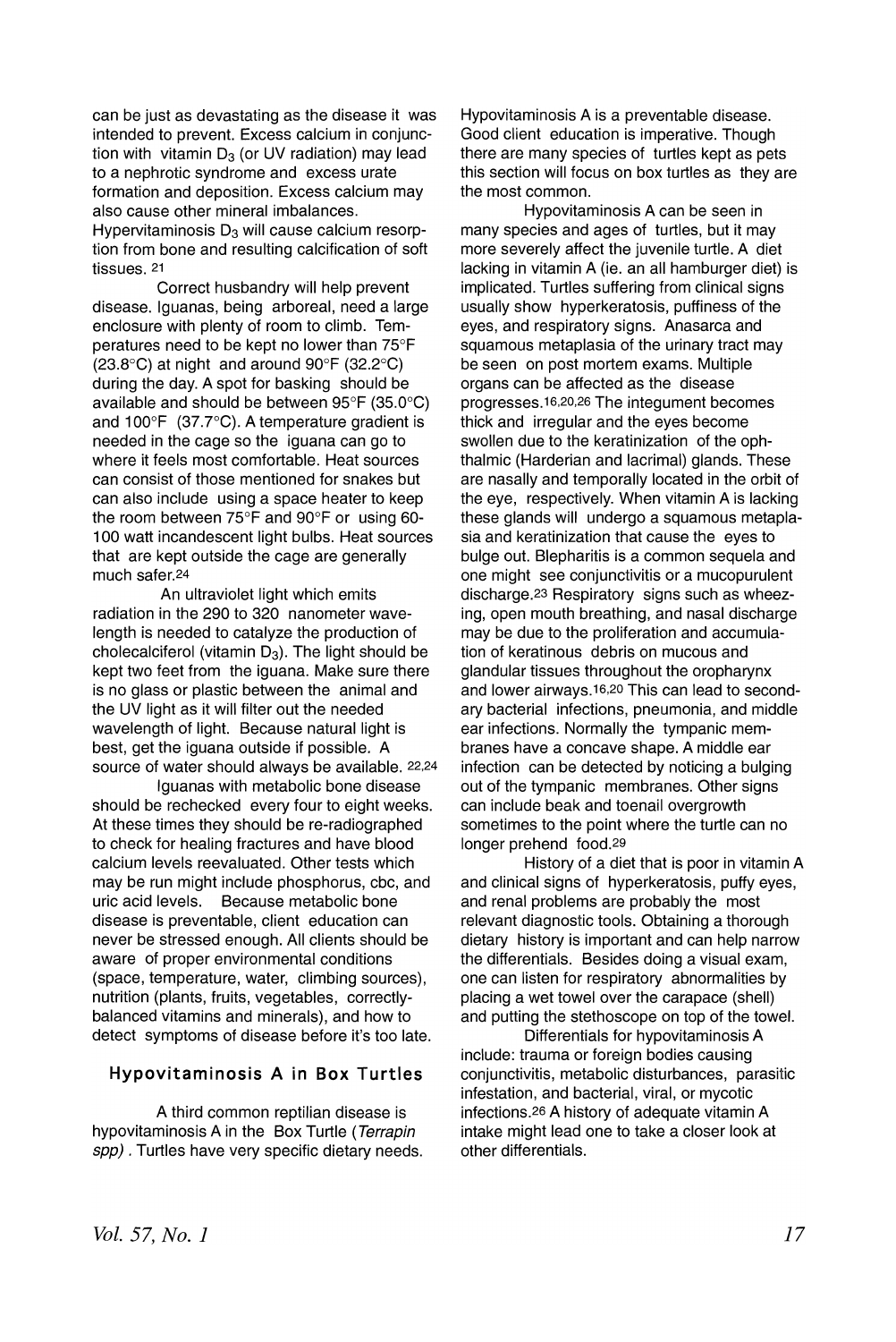Therapy consists of immediate vitamin A supplementation, correcting the diet, supportive therapy, and improvement of the housing if needed. Oral and/or injectable vitamin A can be utilized:

Oral (loading dose): O.1cc/300 gm Box urtle, InjacomR-100.<sup>a</sup> Then give 0.02cc/300 gm Box turtle/week for 2-3 more treatments.

OR

Parenteral: 2,000 IU/kg Aquasol AR parenteral, SQ, in a front leg, twice weekly for 4-6 weeks.26

A multivitamin A,  $D_3$ , and E with calcium supplementation should be used at:

0.2 ml/kg, InjacomR-100a (Vitamin A - 100,000 I.U./ml, Vitamin  $D_3$  - 10,000 I.U./ml, Vitamin E - $I.U./m$  $I.\, I.M.$ or SQ at weekly intervals.30

It must be stressed that too much vitamin A can also create severe problems. Hypervitaminosis A can cause dry, flaky skin to severe skin lesions. Frye incriminates injectable vitamins as a source of skin loss.16

Supportive therapy for turtles may include ophthalmic antibiotic ointments if secondary bacterial infection is present. Gently remove any excess cellular debris around the eyes. Soak the turtle in shallow, warm ( 75-80°F (24-27°C) ) water for 1-2 hours daily. 26

Box turtles are omnivores. They should be fed a wide variety of foods such as: "land snails, beetles, sowbugs, millipedes, slugs, earthworms, spiders, carrion, small mammals, birds, crayfish, frogs, salamanders, lizards, snakes, smaller turtles and plant material such as mushrooms, strawberries, raspberries, mulberries, and tomatoes."31 Other box turtles, such as the ornate box turtle (Terrapene ornata ornata), prefer diets mainly consisting of insects. Young turtles are mostly carnivorous. At least two-thirds of the diet should be animalbased. Most of the same fruits and vegetables listed for iguanas are also suitable for box turtles. There are several commercial turtle feeds listed by Frye that can also be used.16,31

Proper housing for box turtles is different from many other types of turtles. Box turtles are semi-aquatic and need access to water daily. Because box turtles cannot swim, the water bowl should be shallow enough for the turtle to get in and out. A large cage is preferable (at least a 20-gallon tank for a box turtle) and should be lined with newspaper,

astroturf, medium woodcbips, or other suitable material that won't harbor bacteria. Their environment can be set up much like that for snakes and iguanas. The daily ambient temperature should range from 70-80°F. Turtles need 12 to 14 hours of light per day. Frequent cleaning of the cage is of utmost importance especially the water dish. Box turtles will defecate in their water.31

Salmonella spp. are commonly isolated from the intestines of sick as well as healthy turtles. Young children should not be allowed to handle turtles as they may put the turtle in their mouth or stick their hands in their mouths after handling one. Children who are old enough should be taught to wash their hands after handling a turtle. This goes for adults as well. Also of concern is keeping the family dog away from the turtle. Turtles are fairly durable and can live a very long time with appropriate care.

The intention of this article is to give veterinarians a brief overview of some of the more common diseases seen in snakes, iguanas, and box turtles. It is important to be familiar with the proper husbandry and diet needed by each of these species. These diseases are easily preventable and good client education is the first step to better reptilian health.

#### Footnotes

a)lnjacomR - 100, Hoffmann-LaRoche, Nutley, NJ 07110.

b)Pet-CaI™, SmithKline-Beecham, Exton, PA 19341.

c)Aquasol AR parenteral, Armour Pharmaceutical Co., Kankakee, IL 60901.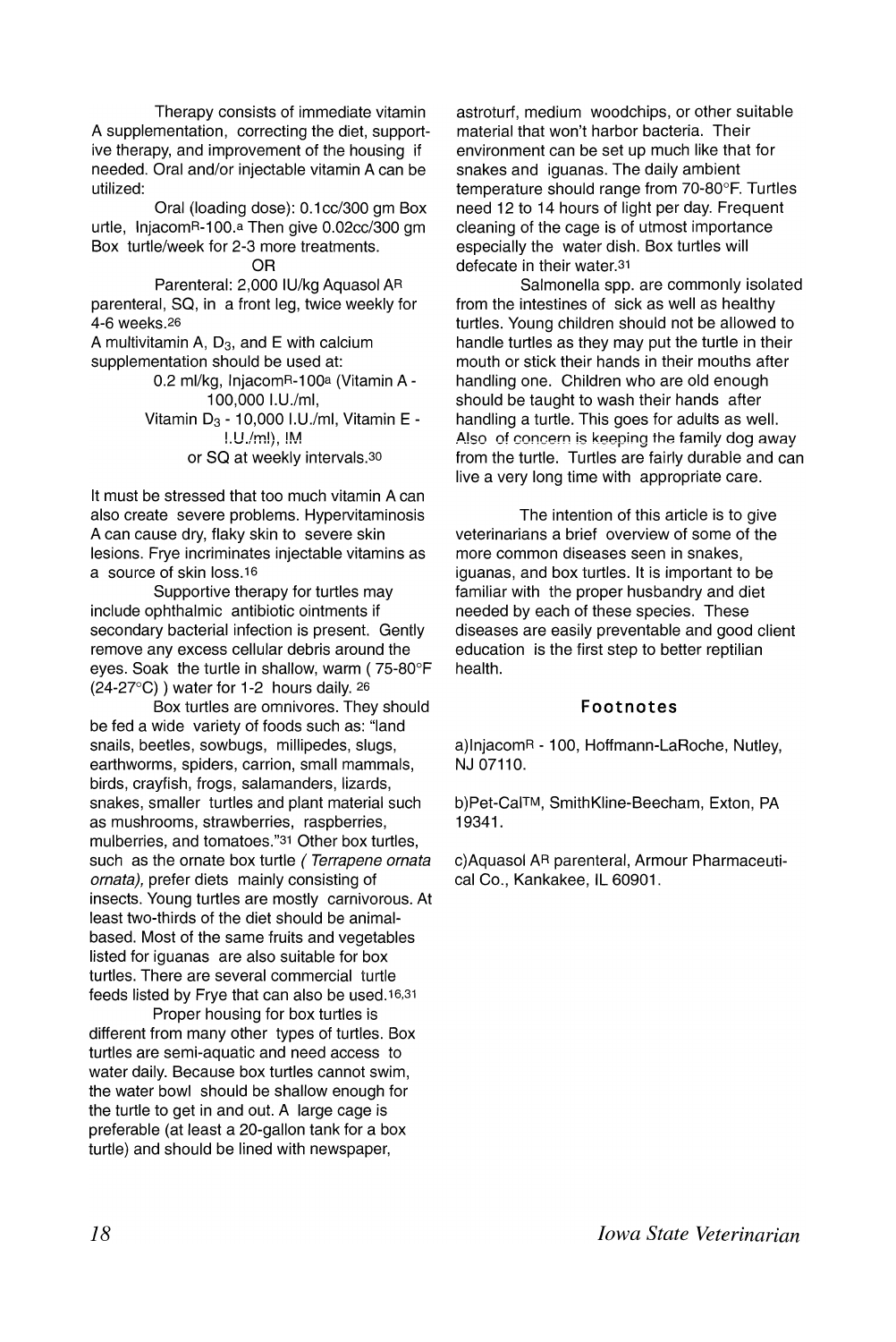Table 1.

Amikacin sulfate - 2.5 mg/kg SQ or IM q. 72 hrs for 5-7 treatments. May be used with a beta-lactam antibiotic such as ampicillin, carbenicillin, piperacillin or cefotoxime.<sup>11,12\*</sup> Carbenicillin - 400 mg/kg IM for the first dose, then q 24 hrs.<sup>11,12</sup> Ceftazidime - 20 mg/kg 1M q 72 hrs. <sup>12</sup> Chloramphenicol (in sodium succinate) - 20 mg/kg q 12 hrs IM or SQ for 2-3 weeks or 40 mg/kg  $SQ$  g  $24$  hrs.<sup>11</sup> Gentamicin -2.5 mg/kg 1M q 72 hrs. <sup>12</sup> Piperacillin - 20-40 mg/kg IM q 12 hrs or 100 mg/kg, once daily. 11,25 Tobramycin - 2.5 mg/kg 1M q 12 hrs. <sup>11</sup>

\*The 2.5 mg/kg dose of Amikacin is used when the beta-lactam antibiotics are used with it. The two drugs will potentiate each other so lower doses of each should be used.

#### Table 2. **Calcium and phosphorus contents of some vegetables and** fruits. <sup>20</sup>

|                       | Calcium<br>mg/100g | Phosphorus<br>mg/100g | Ca P<br>ratio |
|-----------------------|--------------------|-----------------------|---------------|
| Lettuce               | 25.9               | 30.2                  | 0.86:1        |
| Tomato                | 13.3               | 21.3                  | 0.62:1        |
| Cucumber              | 22.8               | 24.1                  | 0.95:1        |
| Broccoli tops         | 160                | 54.0                  | 2.96:1        |
| Cauliflower (boiled)  | 23.0               | 33.0                  | 0.69:1        |
| Carrots (boiled       | 36.9               | 16.7                  | 2.21:1        |
| Watercress            | 222                | 52.0                  | 4.27:1        |
| Raisins (dried)       | 60.6               | 32.8                  | 1.85:1        |
| Oranges               | 41.3               | 23.7                  | 1.74:1        |
| Dates                 | 67.9               | 63.8                  | 1.06:1        |
| Melon (yellow)        | 13.8               | 8.7                   | 1.59:1        |
| Grapes (white)        | 19.1               | 21.9                  | 0.87:1        |
| Grapes (black)        | 4.2                | 16.1                  | 0.26:1        |
| Cherries              | 15.9               | 16.8                  | 0.95:1        |
| <b>Dried Apricots</b> | 92.4               | 118                   | 0.78:1        |
| Pears                 | 6.9                | 9.5                   | 0.72:1        |
| Apple                 | 3.6                | 8.5                   | 0.42:1        |
| Banana                | 6.8                | 28.1                  | 0.24:1        |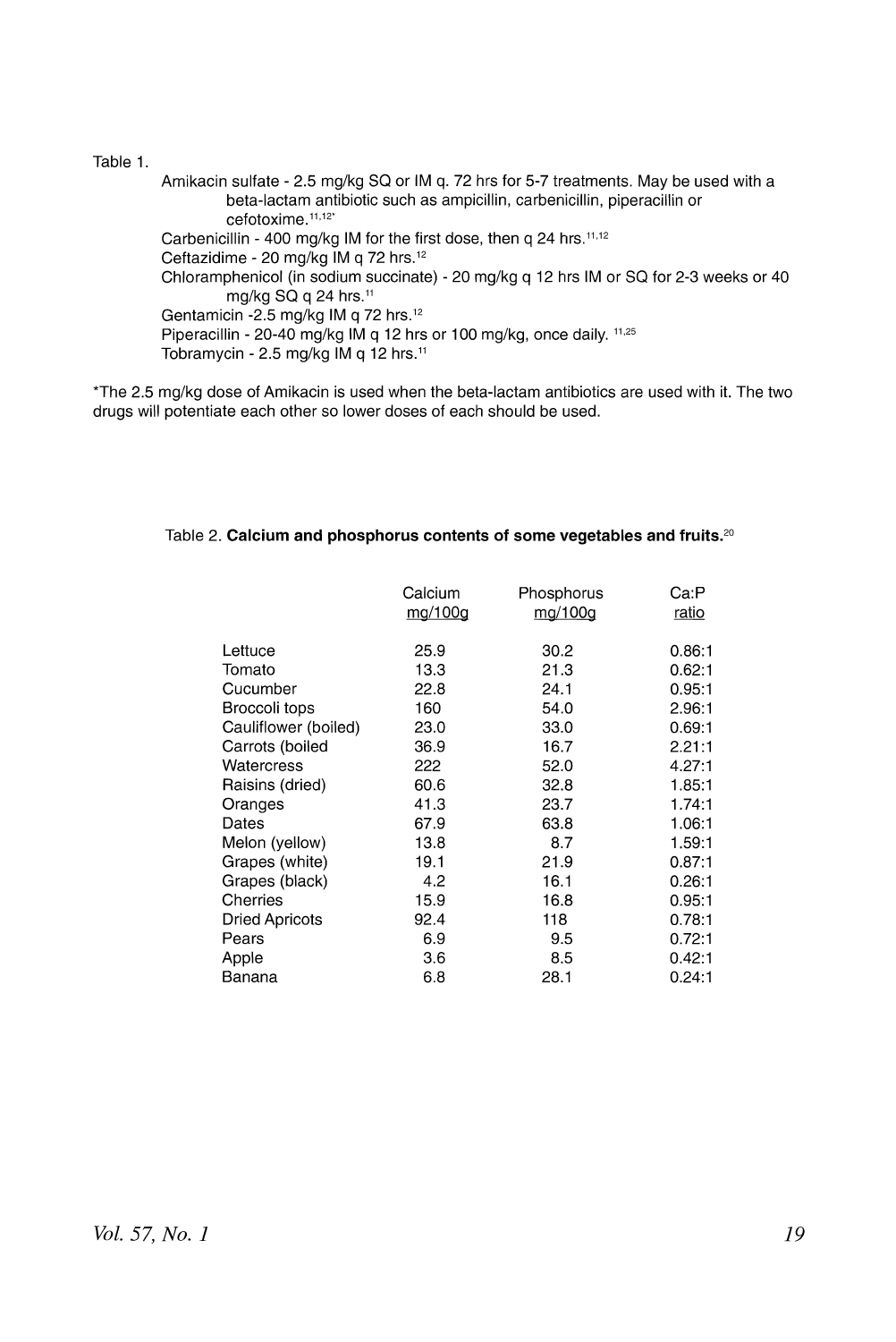#### **References**

1. Frye FL. Infectious Diseases. In: Frye FL ed. Reptile Care: An Atlas of Diseases and Treatment. 1st ed. Vol 1. New Jersey: T.H.F. Publications, Inc., 1991; 120-124.

2. Davies PMC. Anatomy and Physiology. In: Cooper JE, Jackson OF, eds. Diseases of Reptilia. Vol 1. New York: Academic Press, 1981; 34-39.

3. Ross RA. The Epidemiology of Gram Negative Bacteria in Reptiles. In: Ross RA, ed. The Bacterial Diseases in Reptiles. California: Institute for Herpetological Research, 1984; 8-9.

4. Marcus LC. Veterinary Biology and Medicine of Captive Amphibians and Reptiles. Philadelphia: Lea and Febiger, 1981; 57,89.

5. Ross RA. The Epidemiology of Gram Negative Bacteria in Reptiles. In: Ross RA, ed. The Bacterial Diseases in Reptiles. California: Institute for Herpetological Research, 1984; 47- 49.

6. Mattison C. Diseases. In: Mattison C, ed. The Care of Reptiles and Amphibians in Captivity Poole, Dorset: Blandford Press, 1982; 86

7. Carpenter JW, Wilson SC. Parasitic and Infectious Diseases of Reptiles. 3rd Midwestern Exotic Animal Medicine Conference. 1993; 7-32.

8. Marcus LC. Veterinary Biology and Medicine of Captive Amphibians and Reptiles. Philadelphia: Lea and Febiger, 1981; 57,89.

9. Ross RA. The Epidemiology of Gram Negative Bacteria in Reptiles. In: Ross RA, ed. The Bacterial Diseases in Reptiles. California: Institute for Herpetological Research, 1984; 52- 53.

10. Cooper JE. Bacteria. In: Cooper JE, Jackson OF, eds. Diseases of Reptilia. Vol 1. New York: Academic Press, 1981; 179.

11. Jenkins JR: Drugs and Dosages for Reptiles and Amphibians. 3rd Midwestern Exotic Animal Medicine Conference. 1993; 3-5.

12. Mader DR. Antibiotic Therapy. In: Frye FL,

ed. Reptile Care: An Atlas of Diseases and Treatments. 1st ed. Vol 2. New Publications, Inc., 1991; 621-633.

13 Ross RA. The Epidemiology of Gram Negative Bacteria in Reptiles. In: Ross RA, ed. The Bacterial Diseases in Reptiles. California: Institute for Herpetological Research, 1984; 64- 71.

14. Frye FL. Captive Husbandry. In: Frye FL ed. Reptile Care: An Atlas of Diseases and Treatments. 1st ed. Vol 1. New Jersey: T.F.H. Publications, Inc., 1991; 64-71.

15. Eggleston OW. Boas and Pythons: The Big Guys. Reptiles. 1994; 1: 36-51.

16. Frye FL. Nutrition: A Practical Guide for Feeding Captive Reptiles. In: Frye FL, ed. Reptile Care: An Atlas of Diseases and Treatment. 1st ed. Vol 1. New Jersey: T.F.H. Publications, Inc., 1991; 48-49.

17. Boyer TH. Common Problems and Treatment of Green Iguanas (Iquana). Bull Assoc Amphib and Rep Vet. 1991; 1: 68-71.

18. Wissman M, Parsons B. Metabolic Bone Disease in Green Iguanas. Reptiles. 1994; 1: 68-71.

19. Jackson OF, Cooper JE. Nutritional Diseases. In: Cooper JE, Jackson OF, eds. Diseases of Reptilia. 1st ed. Vol 2. New York: Academic Press, 1981; 422-425.

20. Frye FL. Common Pathologic Lesions and Disease Processes. In: Frye FL, ed. Reptile Care: An Atlas of Diseases and Treatments. 1st ed. Vol 2. New Jersey: T.F.H. Publications, Inc., 1991; 529-617.

21. Burgmann PM, McFarlen J, Thiesenhausen K. Causes of hypocalcemia and metabolic bone disease in Iguana. J Sm Exotic An Med. 1993; 2: 63-68.

22. Mader DR. Use of Calcitonin in Green Iguanas, Iguana, with Metabolic Bone Disease. Bull Assoc Amphib Rep Vet. 1993; 3: 5.

23. Boyer TH. Green Iguana Care. Bull Assoc Amphib Rep Vet. 1991; 1: 12-14.